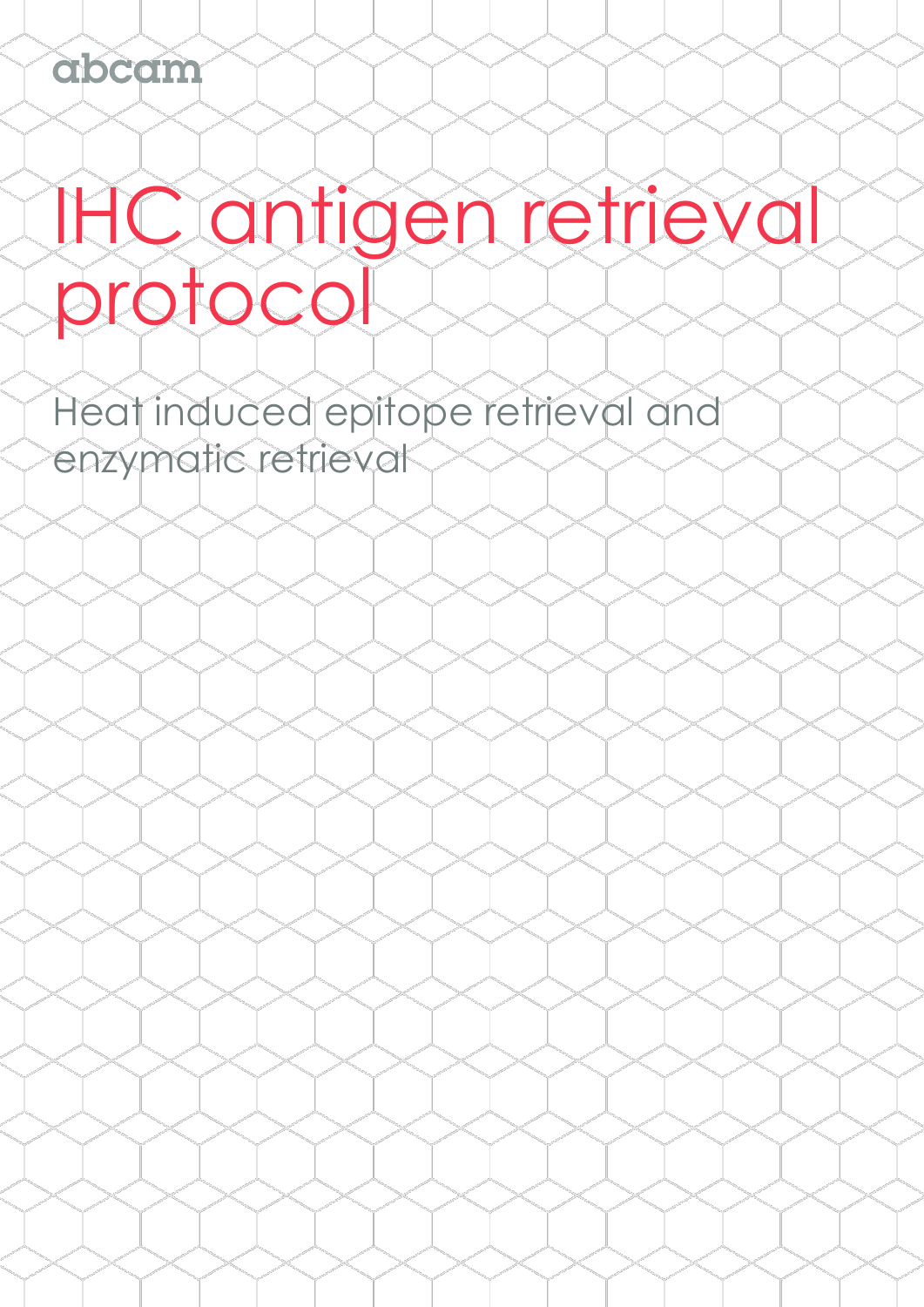# abcam

IHC antigen

# IHC antigen **Introduction**

Most formalin-fixed tissues require an antigen retrieval step before immunohistochemical staining. Methylene bridges formed during fixation cross-link proteins and mask antigenic sites. Antigen retrieval methods break these methylene bridges and expose antigenic sites, allowing antibodies to bind.

The two methods for antigen retrieval are heat induced epitope retrieval (HIER) and enzymatic retrieval.

Enzymatic retrieval can sometimes damage the morphology of the section, so the concentration and treatment time need to be tested.

Heat-induced epitope retrieval is most often performed using a pressure cooker, a microwave, or a vegetable steamer. Some labs use a water bath set to 60°C and incubate the slides in retrieval solution overnight. This is useful when working with tissue sections that fall off the slide when heated at higher temperatures; in particular bone, cartilage, and skin.

Unless the antigen retrieval method is stated on the antibody datasheet, the optimal method for each antigen must be found experimentally. This applies also to the choice of buffer used for heat-mediated retrieval. The most commonly used buffers are 10 mM sodium citrate pH 6, Tris-EDTA pH 9, and EDTA pH 8. We recommend testing several methods to find the retrieval method that gives optimal staining.

# Buffer solutions for heat-induced epitope retrieval

The following solutions are three of the more popular buffers for HIER. In the absence of datasheet information, choice of retrieval buffer is best accomplished by trial.

# Sodium citrate buffer (10 mM sodium citrate, 0.05% Tween 20, pH 6.0)

- Tri-sodium citrate (dihydrate) 2.94 g
- Distilled water 1 L
- Mix to dissolve. Adjust pH to 6.0 with 1N HCl.
- Add 0.5 mL Tween 20 and mix well. Store at room temperature for 3 months or at 4°C for longer storage

### 1 mM EDTA, pH 8.0

- EDTA 0.37 g
- Distilled water 1 L
- Adjust to pH 8.0 with NaOH
- Store at room temperature for 3 months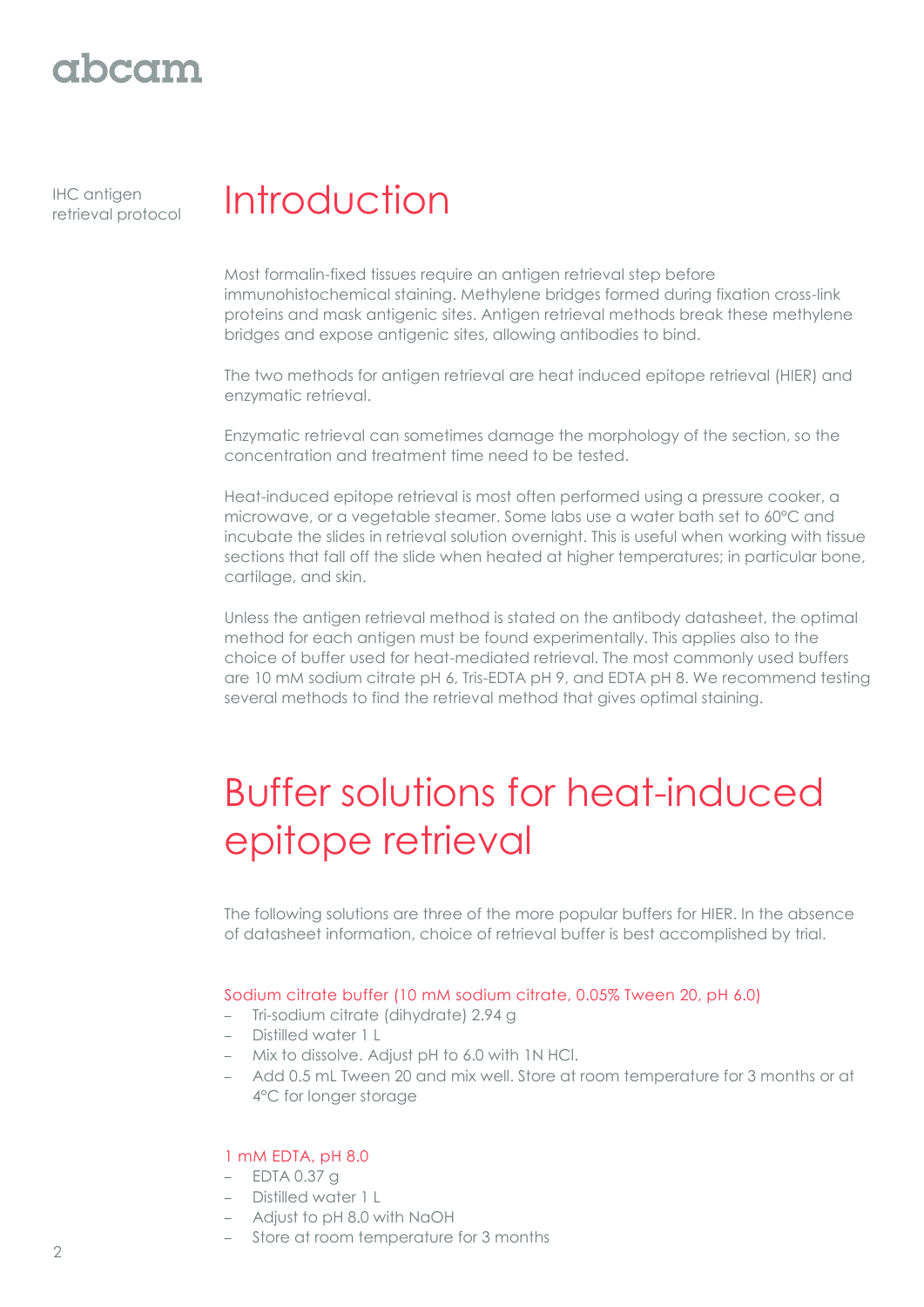### Tris-EDTA buffer (10 mM Tris base, 1 mM EDTA solution, 0.05% Tween 20, pH 9.0)

- Tris 1.21 g
- EDTA 0.37 g
- Distilled water 1 L
- Mix to dissolve. Adjust pH to 9.0.
- Add 0.5 mL of Tween 20 and mix well. Store at room temperature for 3 months or at 4°C for longer storage.

# Heat-induced epitope retrieval methods

#### Pressure cooker

Slides should be placed in a metal rack for this procedure.

Materials and reagents:

- Domestic stainless steel pressure cooker
- Hot plate
- Vessel with slide rack to hold approximately 400–500 mL
- Antigen retrieval buffer (Tris/EDTA pH 9.0, sodium citrate pH 6.0, or other)

#### Method:

A control experiment is recommended to optimize retrieval time, where slides of the same tissue section are retrieved for 1, 2, 3, 4 and 5 min before being immunohistochemically stained.

- 1. Add the appropriate antigen retrieval buffer to the pressure cooker. Place the pressure cooker on the hotplate and turn it on full power. Do not secure the lid of the pressure cooker at this point, simply rest it on top. While waiting for the pressure cooker to come to a boil, de-paraffinize and rehydrate the sections.
- 2. Once boiling, transfer the slides from the tap water to the pressure cooker.

*Use care with hot solution – use forceps.* 

- 3. Secure the pressure cooker lid as per the manufacturer's instructions.
- 4. As soon as the cooker has reached full pressure, time 3 min.
- 5. When 3 min have elapsed, turn off the hotplate and place the pressure cooker in an empty sink.
- 6. Activate the pressure release valve and run cold water over the cooker. Once depressurized, open the lid and run cold water into the cooker for 10 min.

*This is to allow the slides to cool enough so they may be handled, and to allow the antigenic site to re-form after being exposed to high temperature.*

*Handle hot solutions with care.*

7. Continue with the immunohistochemical staining protocol.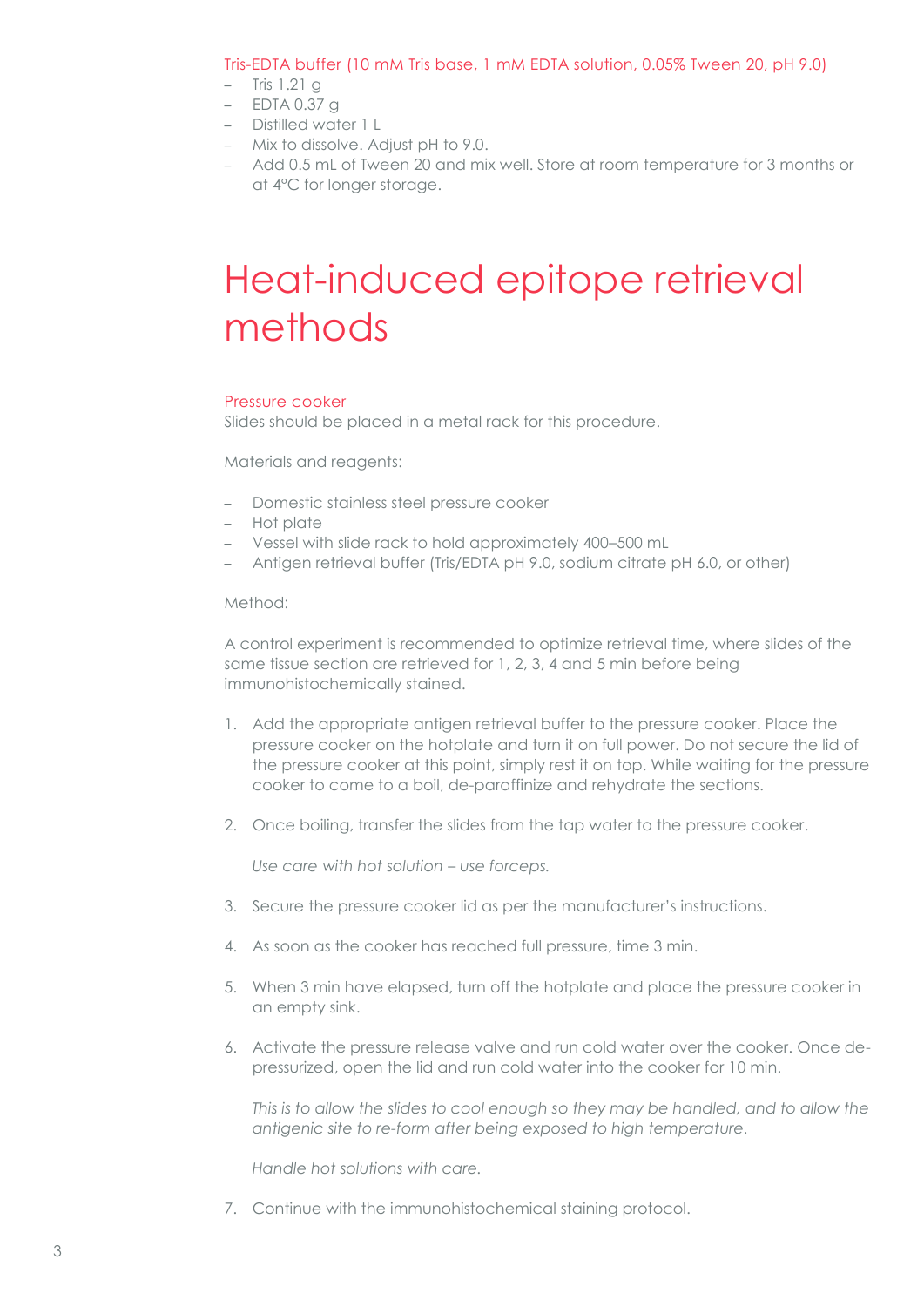#### Microwave

The use of a domestic microwave is inadvisable. Hot and cold spots are common, leading to uneven antigen retrieval. Antigen retrieval times are usually longer, due to the absence of a pressurized environment, nearly always leading to section dissociation. A scientific microwave is more appropriate. Most brands have onboard pressurized vessels and can keep the temperature at a constant 98°C to avoid section dissociation.

When using this method, it is possible for the buffer to boil over, and a large amount of the retrieval buffer will evaporate. Be sure to watch the buffer level of the slide vessel, and add more buffer if necessary. Do not allow the slides to dry out.

*Slides should be placed in a plastic rack and vessel for this procedure. Standard glass histology staining racks and vessels will crack when heated.*

Materials and reagents:

- Scientific microwave or domestic (850 W)
- Microwaveable vessel with slide rack to hold approximately 400–500 mL or Coplins jar
- Antigen retrieval buffer (eg Tris/EDTA pH 9.0, sodium citrate pH 6.0, etc.)

#### Method:

1. Deparaffinize and rehydrate the sections.

*Use a sufficient volume of antigen retrieval solution to cover the slides by at least a few centimeters.*

2. Add the appropriate antigen retrieval buffer to the microwaveable vessel.

Use a non-sealed vessel to allow for evaporation during the boil. Be sure to *monitor for evaporation and watch out for boiling over during the procedure and do not allow the slides to dry out.*

3. Place the slides in the microwaveable vessel. Place the vessel inside the microwave. If using a domestic microwave, set to full power and wait until the solution comes to the boil. Boil for 20 min from this point. If using a scientific microwave, program so that antigens are retrieved for 20 min once the temperature has reached 98°C.

*Use a non-sealed vessel to allow for evaporation during the boil. Be sure to monitor for evaporation and watch out for boiling over during the procedure and do not allow the slides to dry out.*

4. When 20 min has elapsed, remove the vessel and run cold tap water into it for 10 min. Use care with hot solution.

*This allows the slides to cool enough so they may be handled, and allows the antigenic site to re-form after being exposed to high temperature.*

5. Continue with the immunohistochemical staining protocol.

### Vegetable steamer

Many labs use a vegetable steamer or rice cooker for heat-mediated antigen retrieval. The procedure is similar to microwaving in that it maintains the temperature of the buffer at 100°C, but without the vigorous boiling of the microwave method. This method may be adapted to a water bath set at 100°C in place of the steamer.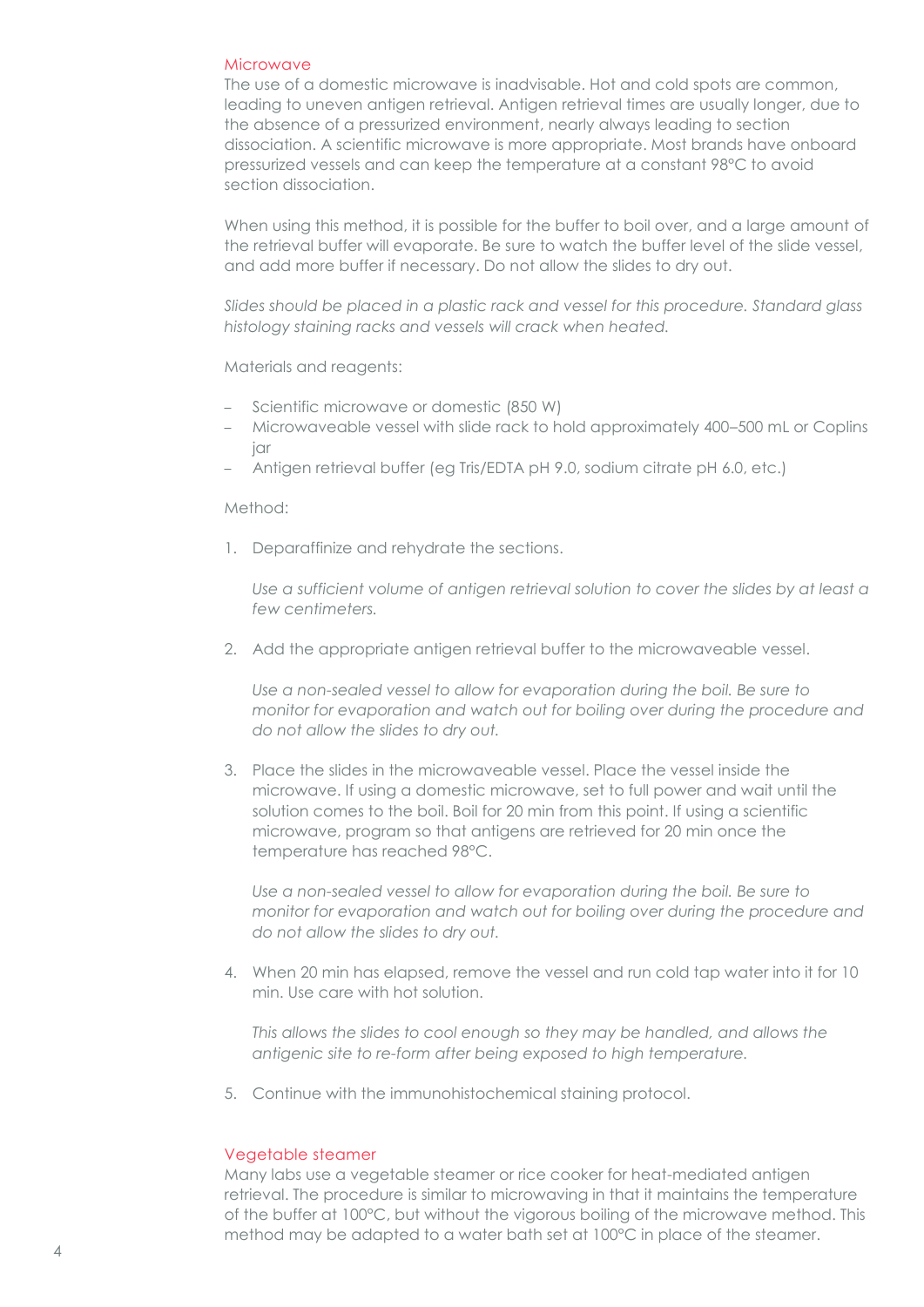*Slides should be placed in a plastic or metal rack and vessel for this procedure. Standard glass histology staining racks and vessels will crack when heated.*

Materials and reagents:

- Vegetable steamer
- Vessel with slide rack to hold approximately 400–500 mL (or 250 mL if using Tissue-Tek containers)
- Antigen retrieval buffer (eg Tris/EDTA pH 9.0, sodium citrate pH 6.0)

Method:

- 1. Deparaffinize and rehydrate the sections as above.
- 2. Set up the vegetable steamer according to the manufacturer's instructions and preheat.

*Use a non-sealed vessel to allow for evaporation during the boil. Be sure to monitor for evaporation and watch out for boiling over during the procedure and do not allow the slides to dry out.*

- 3. Pre-heat the appropriate antigen retrieval buffer to boiling in a flask.
- 4. Put the container that will hold the rack of slides into the vegetable steamer.
- 5. Carefully add the hot buffer to the container, followed by the rack of slides. If more convenient, add the buffer to the container before placing the container in the steamer.
- 6. Close the lid of the steamer. The container of buffer should also have a lid. The rack of slides will initially bring the temperature of the antigen retrieval solution down but it will return to 95–100°C within several min.
- 7. Keep the container in the steamer for 20 min from this point.
- 8. When 20 min has elapsed, remove the vessel and run cold tap water into it for 10 min. Use care with hot solution.

Use a non-sealed vessel to allow for evaporation during the boil. Be sure to *monitor for evaporation and watch out for boiling over during the procedure and do not allow the slides to dry out.*

9. Continue with the immunohistochemical staining protocol.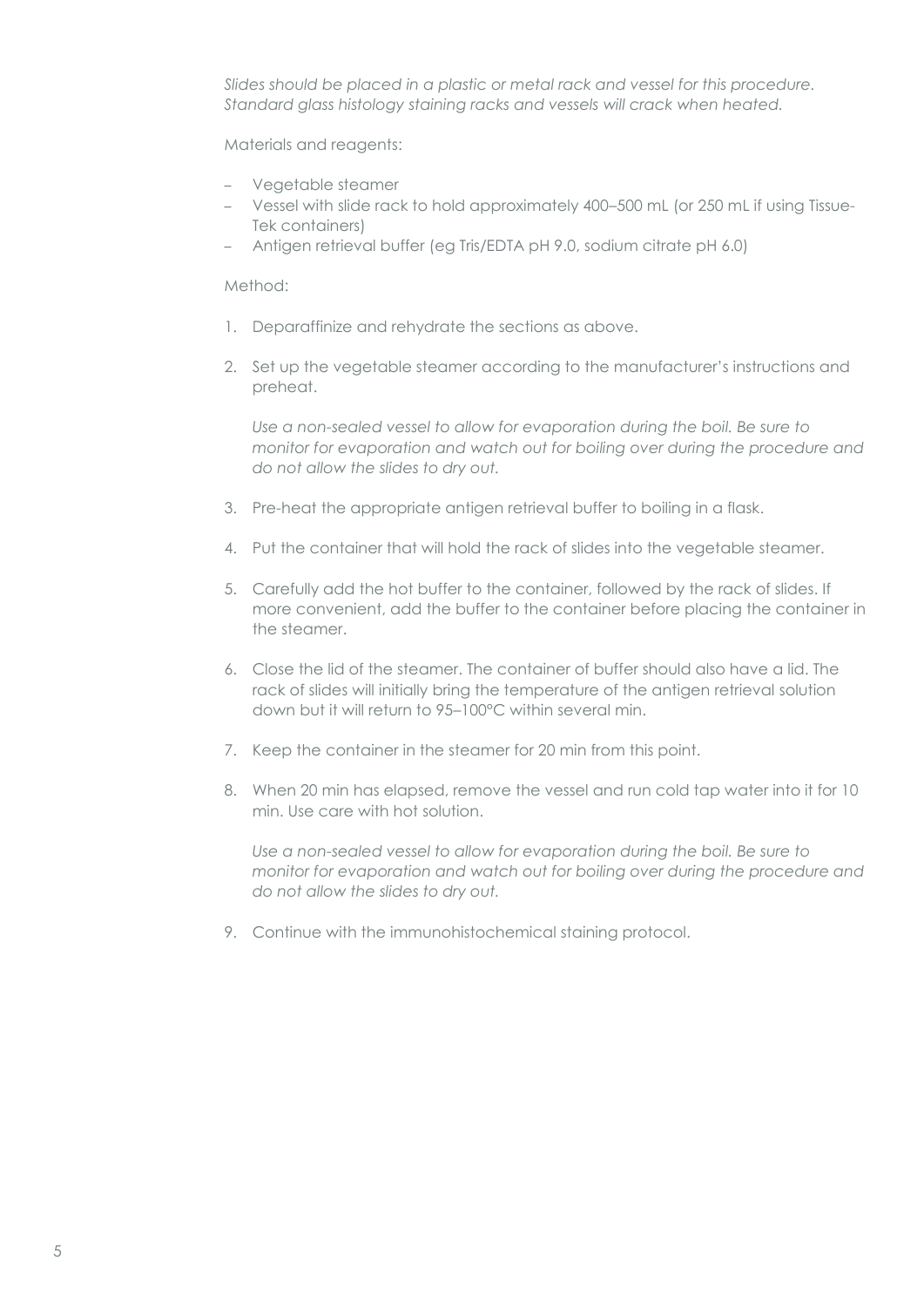# abcam

IHC antigen

# IHC antigen **Enzymatic epitope retrieval**

The enzyme to use will be indicated on the antibody datasheet. If not, trypsin is useful for a wide range of antigens that require retrieval post-formalin/PFA fixation.

There are at least two methods for applying the enzyme solution to the tissue: directly pipetting the solution onto the tissue on the slide, or placing a rack of tissue slides into a container of enzyme solution. The first method uses less reagent but since each slide needs to be handled individually, the incubation time needs to be monitored carefully for each slide to ensure all slides are receiving the same treatment. For this reason, it is easier to treat large batches of slides by immersing them in a container of enzyme solution. If using an automated staining system (eg Ventana), consult the manufacturer for an appropriate enzymatic retrieval protocol.

### Pipetting method

Materials and reagents:

- 37°C incubator
- Humidified chamber (either the incubator itself or a container with a wet paper towel)
- Two slide rack containers of TBS with slide rack
- Enzymatic antigen retrieval solution (for trypsin, see below)

Trypsin stock solution (0.5% in distilled water)

- Trypsin 50 mg
- Distilled water 10 mL
- Mix to dissolve, store at -20ºC

Calcium chloride stock solution (1%)

- Calcium chloride 0.1 g
- Distilled water 10 mL
- Mix well and store at 4ºC

Trypsin working solution (0.05%)

- Trypsin stock solution (0.5%) 1 mL
- Calcium chloride stock solution 1% 1 mL
- Distilled Water 8 mL
- Adjust pH to 7.8 with 1N NaOH. store at 4ºC for one month or -20ºC for long term storage

### Method:

- 1. Prepare the trypsin solution and pre-heat to 37°C. Carefully blot excess water from around the tissue section and pipette the enzyme solution (generally 50–100 μL will suffice) onto the section. It may be necessary to spread the solution around the section with the pipette tip; be careful not to damage the tissue.
- 2. Place the slides in a humidified container and then into the 37°C incubator. Avoid placing the slides directly on the incubator shelves as there will be variations in